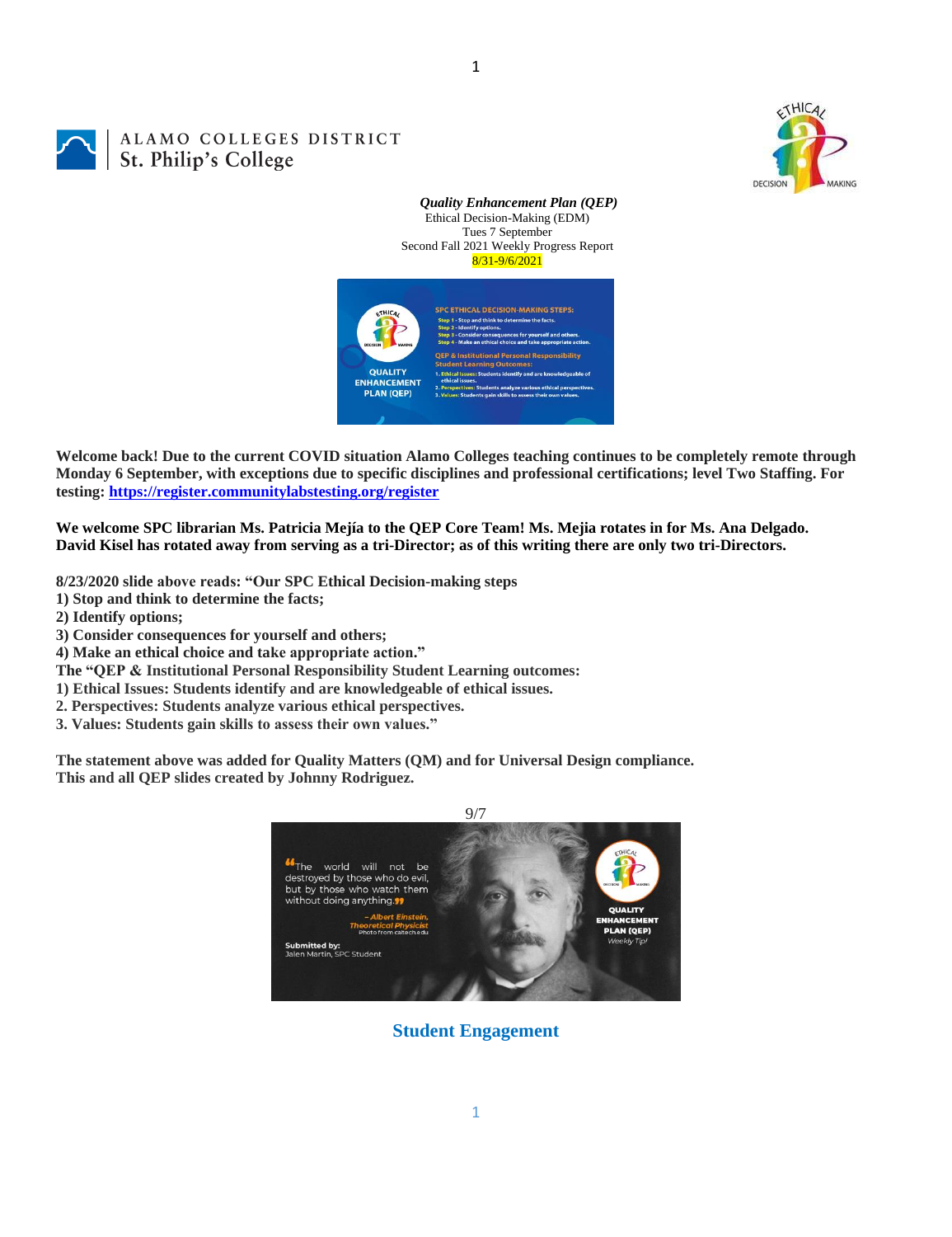**Student Engagement Grants: Fall planning: To continue our partnership with Bowden Academy, contingency plans include possible visits to Bowden Academy, and/or for SPC students to write a children's book using the [SPC QEP 4 step ethical decision-making process](https://mail.alamo.edu/owa/redir.aspx?REF=QPGGgOE-3HbbrbCAzqBFQWbtY3e2Gc0f0qSFld99-4hqZWSPr8DYCAFodHRwczovL3d3dy5hbGFtby5lZHUvbGluay8zYjg5NjQxMTY3MGY0YTZlYjU2MzNkNGFmNjE1OTBjNC5hc3B4) and identify an ethical issue, values, and perspectives of characters involved in the story. Kelli Rolland-Adkins, Irene Young.** <https://www.alamo.edu/spc/admissions/pay-for-college/scholarships/seg/>

**Community outreach: Early College and Dual Credit High school and Advisory presentations**

**Online version:** <https://www.loom.com/share/0ee25d0055a24b7ca781b4b700b13b01> **(8:44). Liz Castillo.**

**Newly designed QEP T shirts: distribution to SPC Dual Credit and Early College High Schools. Liz Castillo.**

**SACSCOC QEP 5 year report data analysis: Dr. Angie Mac, Dr. Melissa Guerrero, Gina Jasso, Dr. Reason (PSRI, administered by Iowa State University). Liz Castillo, Dr. Manzo.**

## **Additional updates**

**Assessment Dates: PSRI-I F 8/20 – F 10/8; PSRI-II M 11/1 – F 12/10. Liz Castillo, Dr. Manzo. Email invitation to PSRI-I: Friday, 20 August. 11,911 students. Shanna Bradford, Garret Gowen (Iowa State University). As of Thursday 8/26: 272 respondents; additional reminder sent. Garret Gowen.**

> **Ongoing: Assessments of 1) Faculty Training; and 2) Community Outreach Dr. Melissa Guerrero, 2019-20 Director of Institutional Research**

**Faculty training events survey:** <https://survey.alamo.edu/Survey.aspx?s=439c10d5fbe14e7cafe541f73aba507b> **Advisory Board survey:** [https://survey.alamo.edu/Survey.aspx?s=6da0af8135f9419f86714b40432e72e0](https://mail.alamo.edu/owa/redir.aspx?C=ltSuwFrmmhFPV6kAmiCFHriyLNGIl0PeNuaCUMi1FWtl6dwQ6ubXCA..&URL=https%3a%2f%2fsurvey.alamo.edu%2fSurvey.aspx%3fs%3d6da0af8135f9419f86714b40432e72e0)

## **Upcoming Tasks, Events, and Initiatives**

**SACSCOC QEP 5 year report revisions and meetings: Liz Castillo, Dr. Manzo. Assessment planning, public relations: PSRI-I F 8/20 – F 10/8; PSRI-II M 11/1 – F 12/10. Shanna Bradford, Liz Castillo, Dr. Manzo.**

**Schedule building for Early College and Dual Credit High School presentations. Liz Castillo. Logistics Meetings for SACSCOC 8/18-8/22 onsite visit preparations, Monday, 23 August, 4 pm. Liz Castillo, Dr. Manzo.**

**Community Awareness: Alamo High School presentations and Advisories**

## **Tuesday 7 September**

6th Per - ENGL 1301 - 10:25-11:20 (class ends at 11:40) 7th Per - ENGL 2322 -1:00 - 2:05 (class ends at 2:25) 8th Per - ENGL 1301 - 2:35-3:35 (class ends at 4:00)